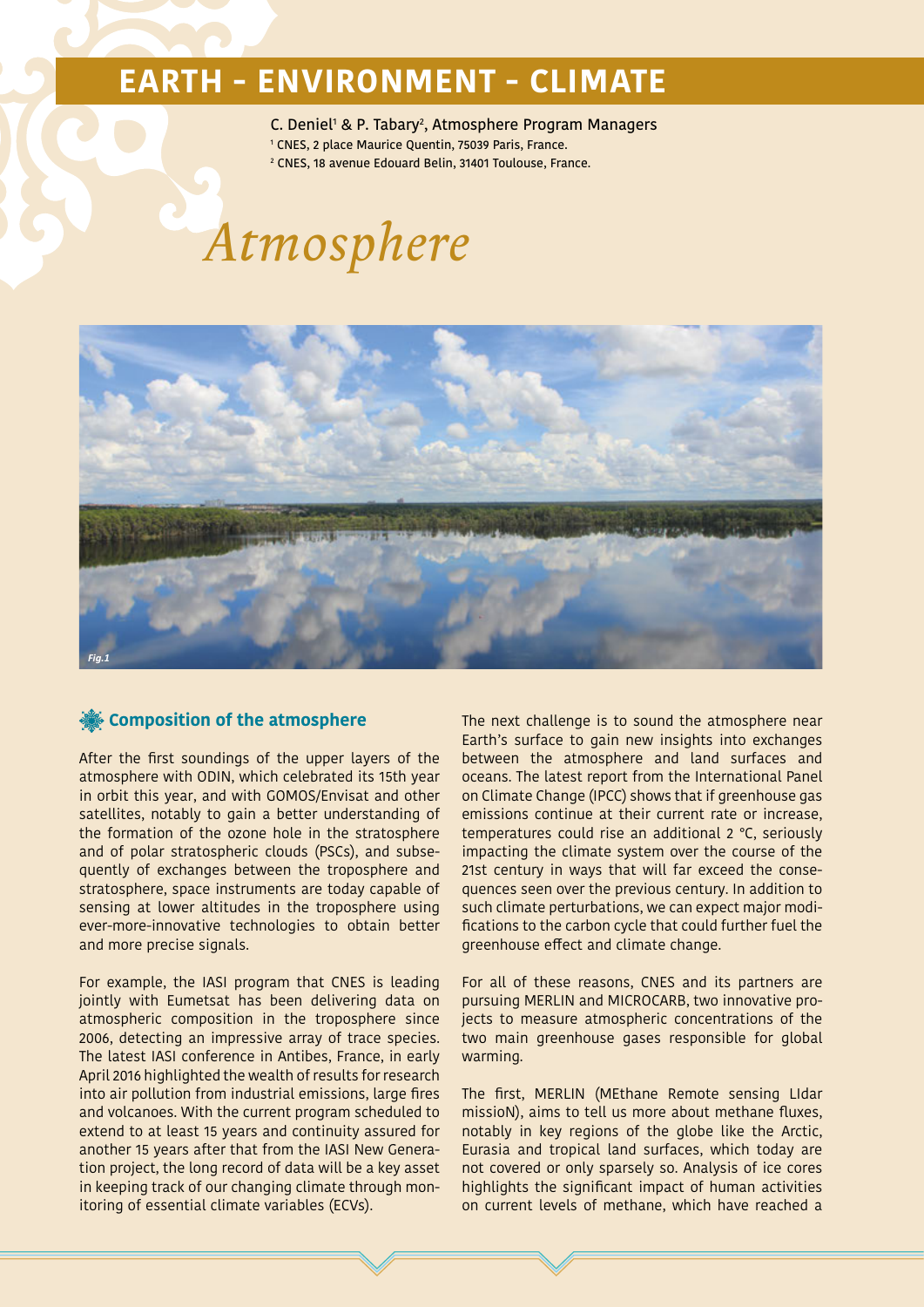





global mean of more than 1 800 parts per billion (ppb), two and a half times higher than 200 years ago. This spectacular increase is mostly due to development of intensive cropping (rice) and livestock breeding, but certain industrial activities (coal mining, natural gas drilling and landfills) are also to blame. Being able to map emissions precisely therefore represents a major challenge for climate research.

MERLIN aims by 2020 to begin measuring the integrated column of atmospheric concentrations of methane (CH $_{\rm \downarrow}$ ) with an accuracy better than 27 ppb (approx. 2%) and a bias of less than 3.7 ppb. To achieve this goal, the mission will be carrying a differential absorption lidar (DIAL), which offers the advantage compared to passive instruments of greatly reducing bias thanks to a self-calibration system and of being able to sound night and day to observe high latitudes in any season. This lidar supplied by the German space agency DLR will be mounted on a new Myriade Evolutions spacecraft bus developed by CNES in partnership with French manufacturers Airbus Defence & Space and Thales Alenia Space. MERLIN is a French-German



**Fig. 1:** The MicroCarb and Merlin missions are also intended to measure the concentration of atmospheric CO $_2$ , the main greenhouse gas contributing to climate change.

**Fig. 2:** Artist's view of Microcarb built around the Myriade bus.

**Fig. 3:** Mean number of measurements per day as a function of observation latitude for each of the instruments on the Megha-Tropiques mission (from Roca et al. 2015). © NASA/JPL Caltech, 2011

**Fig. 4:** Artist's view of the Megha-Tropiques satellite. This French-Indian mission was designed to study the water cycle and energy exchanges in the tropics. Megha-Tropiques will therefore contribute to a better understanding of the climate processes responsible for hurricane formation and monsoon variability. © CNES/PHOTON/REGY Michel, 2011

project that stems from the two nations' political commitment to contribute to climate research subsequent to the COP15 in Copenhagen in December 2009. MERLIN is scheduled to launch in 2020 on a mission planned to last at least three years.

Also for 2020, CNES is proposing to develop MICRO-CARB to characterize fluxes of carbon dioxide (CO<sub>2</sub>). The mean global level of CO $_2$  in the atmosphere in the preindustrial era is estimated to have been 278 ppm. Scientists have been measuring levels directly since 1958, notably at the reference site at the summit of Mauna Loa in Hawaii. It was 315 ppm in 1958, 350 ppm in 1988 and is now over 400 ppm.

In light of the expected social impacts, scientists are joining forces to obtain a denser grid of measurements around the globe and thus better quantify fluxes of carbon gas between the atmosphere, oceans, soils and vegetation, with a view to identifying sources and sinks. And as these fluxes are sensitive to climate variations through vegetation and water/air exchanges, it is important to learn more about them so that we can model the future evolution of the CO<sub>2</sub> cycle and in particular the absorption capacity of carbon sinks in a changed climate. Closer knowledge of the location and amplitude of CO<sub>2</sub> sources and the underlying processes is therefore vital to better understand how the

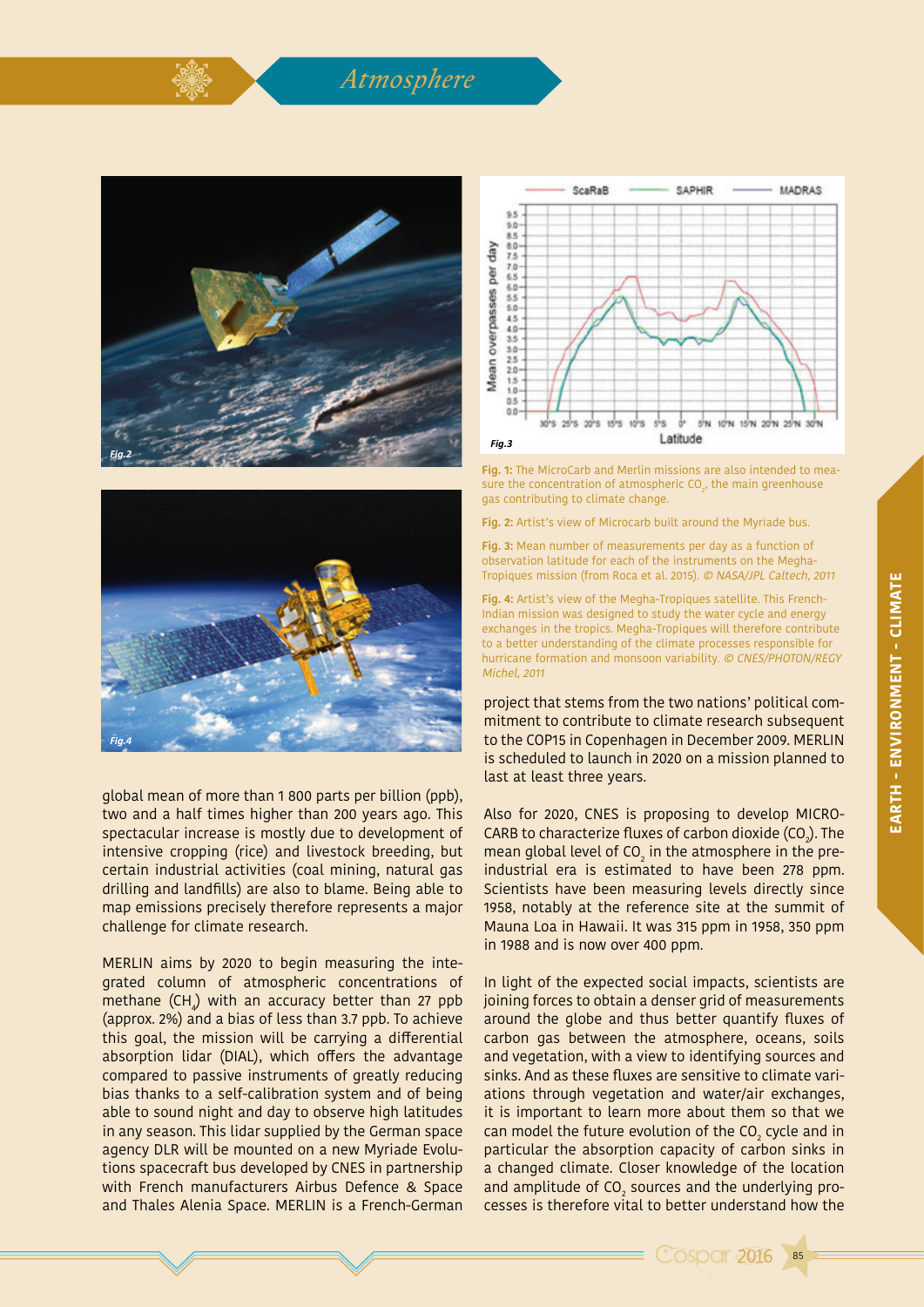## **EARTH - ENVIRONMENT - CLIMATE**

climate system works and envision how certain practices might be changed. This goal cannot be achieved with ground-based measurements alone and satellites are the only way to acquire a global, uniform and independent picture.

Other dedicated missions around the world are either in service or in development: OCO in the United States and GOSAT in Japan are in service, while TANSAT is in development in China. The MICROCARB mission aims to learn more about the carbon cycle through reliable measurements of global and regional exchanges of CO $_{\tiny 2}$  between the atmosphere, oceans and land surfaces. Comparing such measurements with models will enable us to refine our understanding of the processes driving these exchanges and then predict how ecosystems are likely to respond to expected global warming.

There is currently no way to measure carbon fluxes sources or sinks — directly from space. The idea is therefore to measure atmospheric concentrations of  $\mathrm{CO}_2$  and interpret their spatial and temporal gradients in terms of flux. However, given the persistence of  $CO<sub>2</sub>$ in the atmosphere, the mean level (i.e., the proportion of well-mixed gas) is high with respect to these gradients. As a result of this, gas concentration measurements must be very precise and above all unbiased.

MICROCARB will use a passive near-infrared spectrometer to sense solar radiation reflected from Earth's surface. This reflected radiation passes through the atmosphere twice and is thus partially absorbed by the species there. This modifies the solar spectrum and absorption lines appear at wavelengths specific to the molecules encountered. The line depth is directly related to the amount of absorbing molecules. Thanks to its clever and innovative optical systems, MICROCARB's instrument is compact (< 60 kg) and able to measure atmospheric concentration of CO $_{_2}$  with a precision of a few ‰, that is, better than 1 ppm for a total gas column of approximately 400 ppm.

#### **Pursuing the rich harvest of data and scientific results from the MEGHA-TROPIQUES and CALIPSO missions**

MEGHA-TROPIQUES is a French-Indian mission led jointly by CNES and ISRO designed to study the water and energy budgets of convective systems in the tropics by acquiring frequent measurements of the parameters associated with radiative fluxes, water vapor and precipitations.

The original feature of the MEGHA-TROPIQUES mission is the combination of its instrument and 20-degreeinclined orbit, which enables a high revisit rate.

The payload comprises three instruments: a microwave imaging radiometer (MADRAS), designed chiefly to study precipitation and cloud properties; a microwave sounding radiometer (SAPHIR) capable of mapping water vapor; and a wide-band radiometer (SCARAB) for measuring radiation fluxes [1].

Water vapor and precipitations — as well as Earth's surface radiation budgets — are among the 50 essential climate variables (ECVs) defined in 2010 by GCOS<sup>(1)</sup> to track climate change and meet the requirements expressed by the IPCC $(2)$  and UNFCCC $(3)$ . The MEGHA-TROPIQUES mission is therefore also helping to monitor climate by complementing measurements of the planet's radiation budget, water vapor and precipitations being acquired by NASA, offering increased resolution over the tropics. MEGHA-TROPIQUES is officially contributing to the international GPM effort coordinated by NASA and JAXA, for which it is supplying observations from SAPHIR. The GPM<sup>(4)</sup> constellation was also augmented in February 2014 with the addition of the GPM-Core satellite and its dual-frequency radar, obviously an important element for MEGHA-TROPIQUES. Moreover, the Tropical Rainfall Measurement Mission (TRMM) ceased operating on April 8, 2015, after 17 years in service, leaving MEGHA-TROPIQUES as the only tropical observing mission in operation today.

Since 2013, the mission is able to distribute SAPHIR data in real time via Eumetsat's EUMETCast system. The Meteo-France national weather service has been assimilating level 1 SAPHIR data into its operational Arpege and Aladin prediction models for Réunion since April 2015. SAPHIR data are currently only fed into models when skies are clear, but research is ongoing to assimilate them in cloudy and precipitation conditions, which means that hydrometeor scattering must be factored in, so they must be well represented in the model. Methodological developments for MEGHA-TROPIQUES will also be applicable to other microwave sounding and imaging instruments already in flight or in development, such as AMSU-A, AMSU-B, MHS, ATMS and future instruments on the METOP-SG satellites.

2016 provided the opportunity to conduct an in-depth review of the science results the mission has obtained since 2011 on tropical meteorology and assimilation, hydrometeorology and the life cycle of mesoscale convective systems.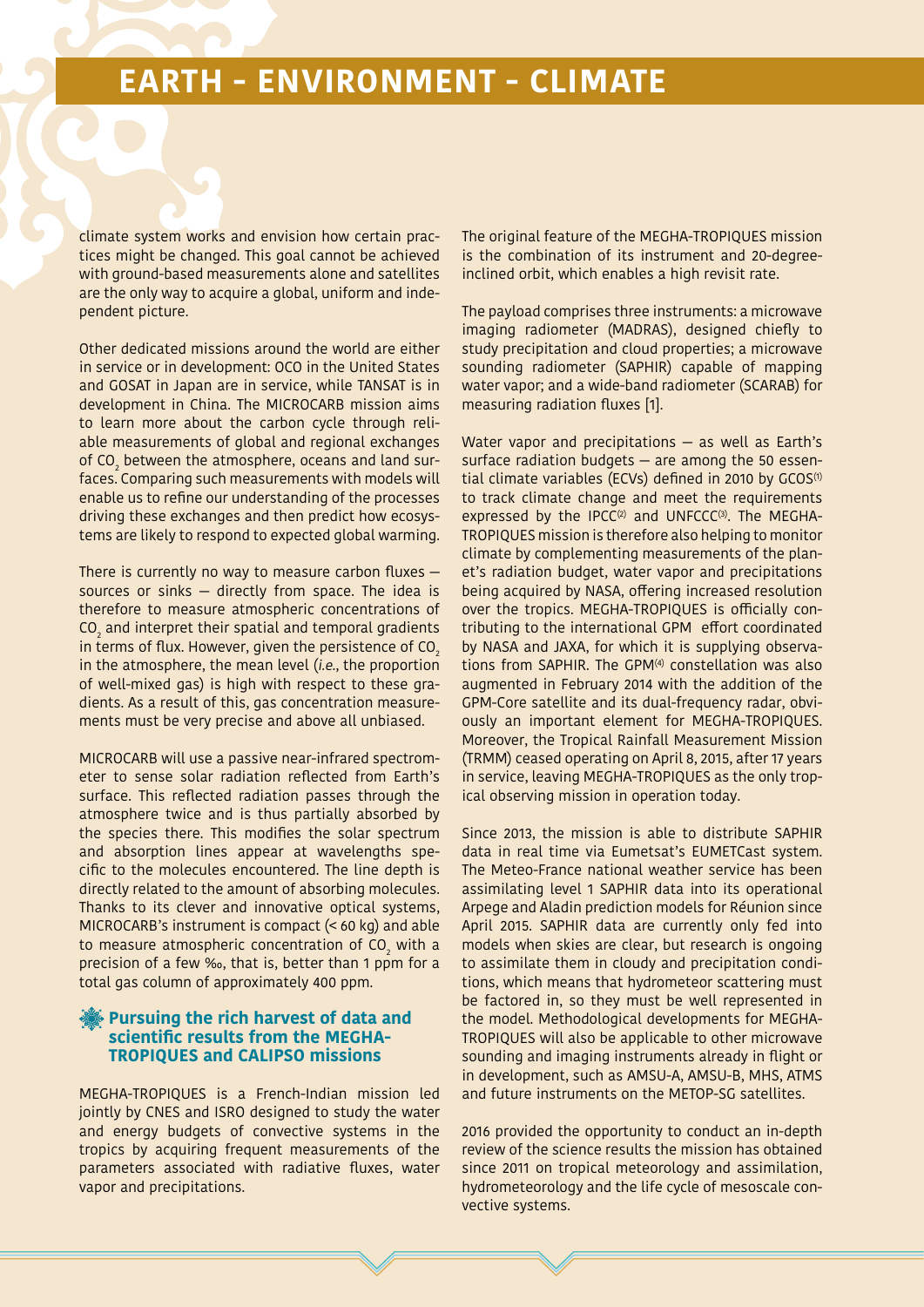



**Fig. 5:** Pollution in the Mexico City © Thinlstock

As of April 2016, some 90 papers have been published, 70 of them written by French scientists. In terms of citation impact, as of April 5, 2016, there have been more than 1 400 citations (1 236 since 2011), an h-index of 16. The impact of MEGHA-TROPIQUES publications is on a near-exponential curve, having generated 407 citations in 2015, nearly one quarter of all citations.

Hydrometeorology has gained prominence over the years, taking advantage of the high revisit rate over SAPHIR's coverage zone, with up to six observations a day. A product called TAPEER [2] combining SAPHIR data with measurements from other satellites, notably in geostationary orbit, has been developed to estimate cumulative precipitation at a spatio-temporal resolution of one degree and one day, with an error bar. This product has been widely assessed and shown strong potential, especially in Africa, paving the way for its use at least offline and for research purposes in hydrological models. Research efforts in this area are thus actively laying the groundwork for downstream applications of the future French-U.S. SWOT mission (Surface Water Ocean Topography).

Another water-cycle-related mission, CALIPSO (Clouds and Aerosols Lidar and Infrared Pathfinder Satellite Observatory), clocked up its 10th year in operation this year (launched on April 28, 2016). This French-U.S. (CNES-NASA) mission, in combination with measurements from instruments on the other satellites in the A-TRAIN

(notably CLOUDSAT), has reduced a certain number of uncertainties regarding the impact of clouds and aerosols on climate. The IPCC's Fifth Assessment Report (2013) makes many references to the CALIPSO mission. As part of the Grand Challenge on Clouds, Circulation and Climate Sensitivity of the World Climate Research Programme (WCRP), continuous observations are much needed to gain insights into the interdecadal variation of global cloud and aerosol distribution. ESA's ADM-AEOLUS and EARTHCARE missions, set to launch in 2017 and 2018, are expected to meet this demand in the short term. The broad French scientific community that has won such acclaim for its work in this field over the years through CALIPSO is looking forward to actively using the data from these new missions.

#### REFERENCES

[1] Roca, R., et al. (2015), The Megha-Tropiques mission: a review after three years in orbit, Front. Earth Sci., **3**, 17 DOI: 10.3389/ feart.2015.00017

[2] Chambon, P., et al. (2012), An investigation of the error budget of tropical rainfall accumulation derived from merged passive microwave and infrared satellite measurements, Q. J. R. Meteorol. Soc., **138**, DOI:10.1002/qj.1907

87

**Cosper 2016** 

(1) Global Climate Observing System

- (2) Intergovernmental Panel on Climate Change
- (3) United Nations Framework Convention on Climate Change
- (4) Global Precipitation Mission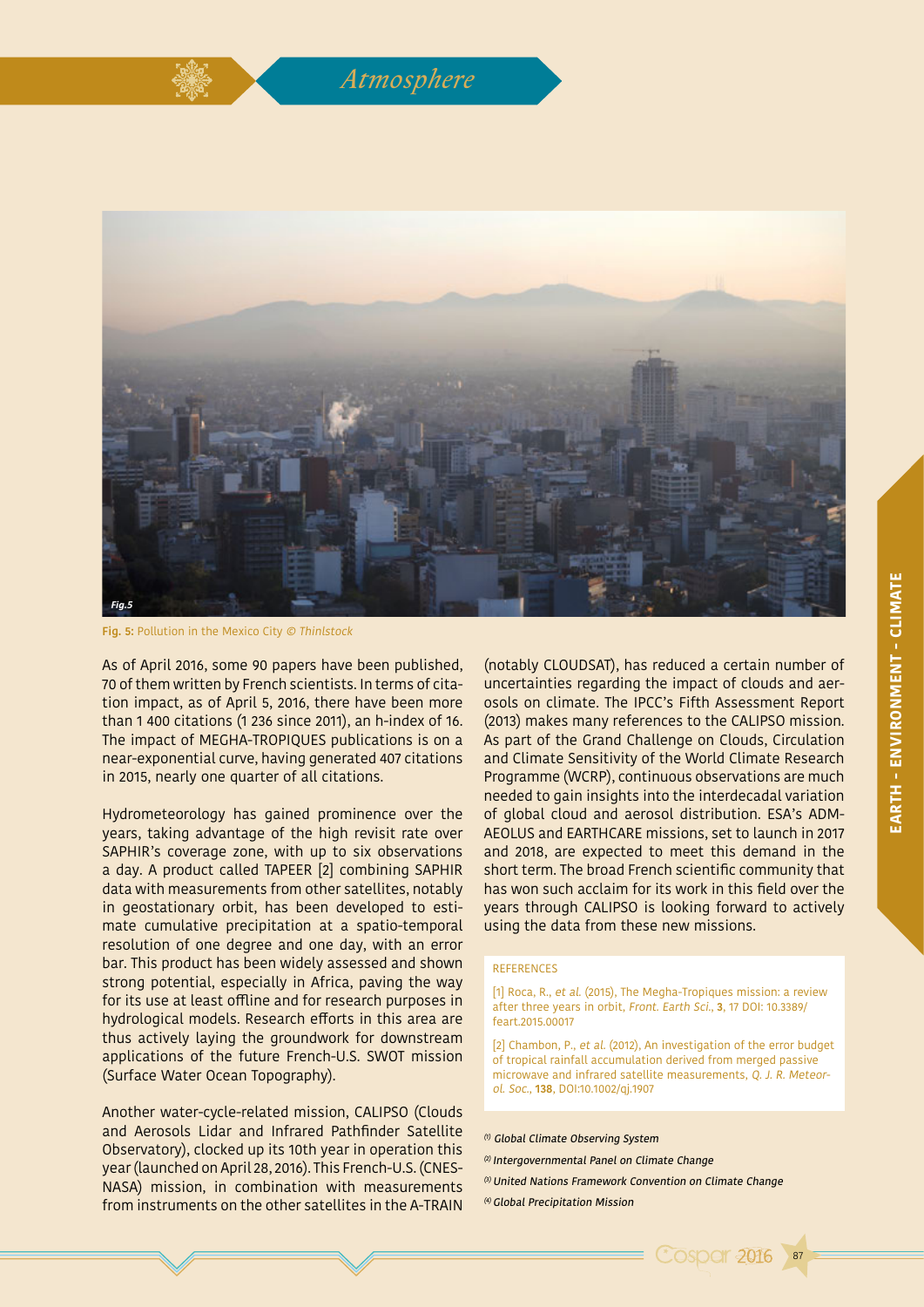# **EARTH - ENVIRONMENT - CLIMATE**

- J. Pelon<sup>1</sup>, D. Winker<sup>2</sup>, P. Tabary<sup>3</sup>, C. Trepte<sup>2</sup>, P. Ferrage<sup>3</sup>
- 1 Laboratoire Atmosphères, Milieux, Observations Spatiales, CNRS, Université Pierre et
- Marie-Curie, Université Versailles Saint-Quentin.
- 2 NASA/LaRC.
- 3 CNES, 18 avenue Edouard Belin, 31401 Toulouse.

# *Atmosphere*

### Contribution of the CALIPSO mission to better quantification of the role of clouds and aerosols in Earth's radiation budget

The main goal of the CALIPSO mission (Cloud-Aerosol Lidar and Infrared Pathfinder Satellite Observations) is to gain a closer understanding of the radiative properties of clouds and aerosols in Earth's atmosphere. The vertical distribution of clouds and aerosols modulates the atmospheric heating rate due to the interaction and absorption processes influencing the large-scale dynamics. Clouds and aerosols modulate incident solar and infrared fluxes at the surface. The balance between these incoming fluxes and emitted fluxes (diffuse visible, thermal infrared and turbulent fluxes) is what drives variations in Earth's surface temperature.

CALIPSO is a French-U.S. mission led jointly by NASA and CNES launched in April 2006. It is one of the key elements in the A-TRAIN<sup>(1)</sup> Earth-observing constellation organized around the AQUA satellite built for NASA's Earth Observation Science program. The A-TRAIN is the only space observatory with as many satellites in orbit (initially five, now six, with AQUA, CLOUDSAT, CALIPSO, CGCOM-W1, AURA, and OCO-2). The CALIPSO mission has thus played a pioneering role in characterizing clouds and aerosols and in measuring vertical optical properties for studying Earth's radiation budget from space. The satellites in the A-TRAIN constellation are flying in close formation in very similar orbits that enable them to acquire local measurements in almost identical conditions, trailing each other by only seconds to a few minutes. Complementing observations from the CALIOP (Cloud and Aerosol Lidar with Orthogonal POlarization) backscattering lidar, the Imaging Infrared Radiometer (IIR) with its French-designed uncooled microbolometer array has helped scientists to measure the optical and microphysical properties of ice clouds with low optical thickness, and to achieve convergence of physical models used to invert data from CALIOP and the MODerate resolution Imaging Spectroradiometer (MODIS). A camera calibrated to MODIS's visible channel gives a spatial resolution of up to 125 m  $\times$  125 m, matching that obtainable with the lidar, to analyze fine-scale variability. Several products have been developed to take advantage of the synergy between observations. The ICARE data center in France is archiving these new products derived from the mission alongside operational products.

CALIPSO observations are thus used intensively by modelers and the international scientific community has undertaken numerous studies to better understand meteorological processes (and how to parameterize them in numerical weather prediction models), physical and chemical processes (air quality) and climatic processes (model representativity). More than 1 500 research publications (Fig. 2) have cited CALIPSO observations, mostly for comparing analyses (both directly and with a lidar simulator), but also for assimilation purposes [1]. A large number of these publications cover analyses conducted for the IPCC's Fifth Assessment Report and analysis of radiative forcings. CALIOP's unequalled observing capability has also spawned new applications for ocean research, in particular for analysis of surface state and ocean color.

In France, the combination of lidar, radar and radiometer measurements has enabled advances in numerical prediction models through the Dardar product developed at the ICARE data and services center within the AERIS<sup>(2)</sup> hub. New approaches linking the microphysical properties of ice clouds to infrared radiation [2] have facilitated assimilation of cloud observations in the infrared into such weather models. By coupling observations from the A-TRAIN, particularly from CALIOP and CLOUDSAT's cloud radar, the radiative atmospheric heating rate has been measured with unprecedented vertical resolution (Fig. 1). Vertical measurements are unambiguous and analysis of induced radiative forcings is more precise thanks to the measurement of optical thicknesses and the ability to identify multiple layers. The CALIPSO mission is playing a key role in this approach, as it is able to target not only aerosols and ice clouds of low optical thickness, but also warm low clouds, whose importance at southern hemisphere latitudes is clear (Fig. 1C, 1D), whereas CLOUDSAT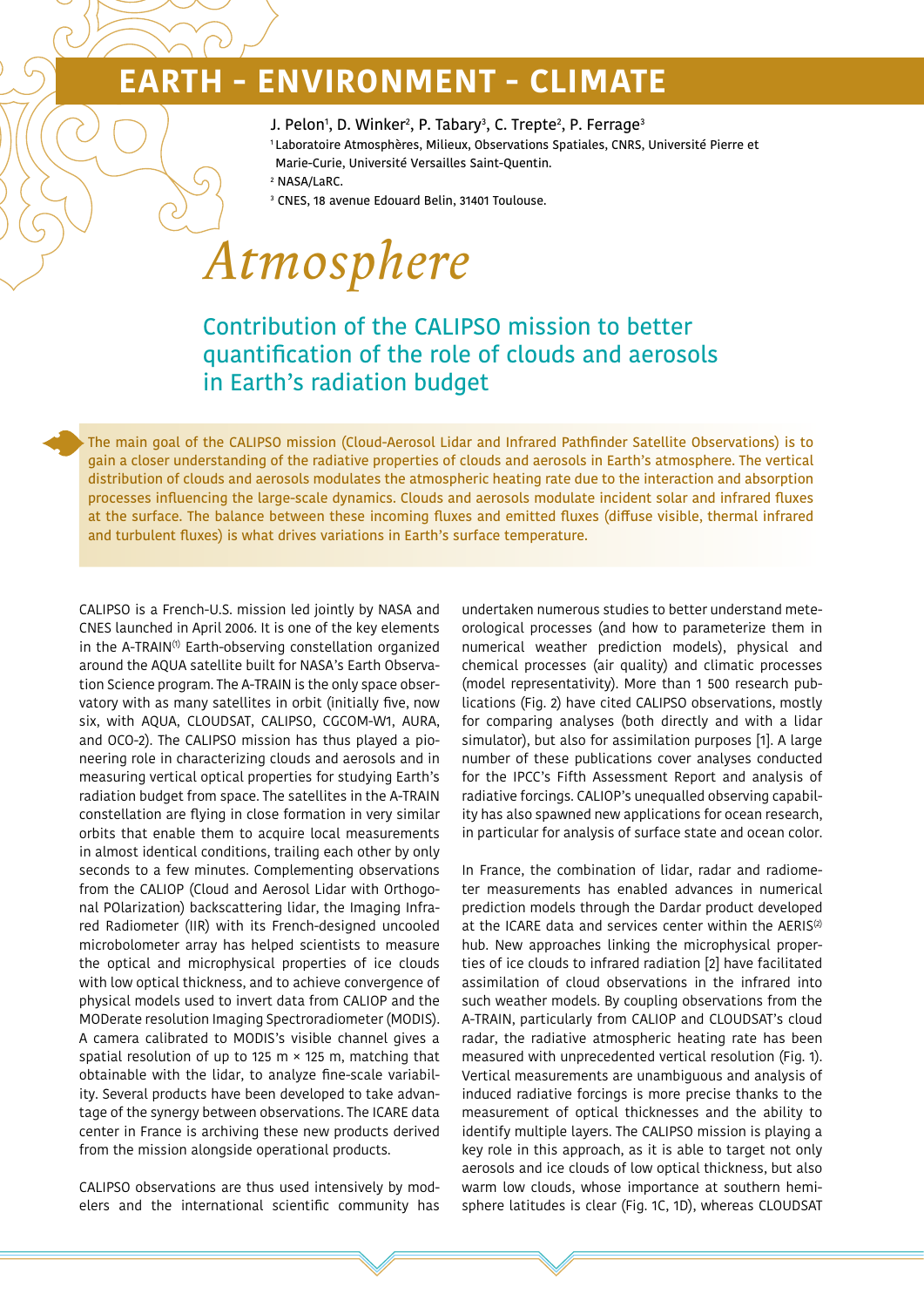

>Includes 150 PhD dissertations and Master's theses

150 100  $\overline{c}$ 

**Fig. 1:** Illustration of capabilities offered by activesensor missions, pre-Calipso (CERES, top two figures) and post-Calipso (A-Train, bottom two figures). Annual means and standard deviations (left and right figures) for CERES (one year, top left and right) and for Calipso/Cloudsat (four years, bottom left and right) of the radiative heating rate induced by clouds and aerosols as a function of atmospheric pressure. According to [3].

**Fig. 2:** Publications in peer-reviewed journals citing Calipso data from 2007 to 2015 (source: NASA-CNES) *Fig.2*

is not sensitive enough to detect them. In this regard, it is noteworthy that representing these clouds was previously a major headache in weather prediction models, generating a radiative imbalance at southern hemisphere mid-latitudes that has been resolved by modifying the cloud processes in the European Center's model, which now allow for mixed-phase clouds as had been observed by CALIPSO and MODIS. We also note the increase in radiative forcing in the middle troposphere in the northern hemisphere due to medium-altitude clouds, which until now were poorly identified by passive measurements and poorly represented in models.

The data record built up by CALIPSO is now approaching 10 years and the continuing good health of the instruments and satellite hold out the prospect of extending it several years further. Reprocessing exercises are also planned to enhance the results already obtained and push the boundaries of what we know about the optical, radiative and microphysical properties of clouds and aerosols.

#### **REFERENCES**

[1] Benedetti, A., et al. (2009), Aerosol analysis and forecast in the European Centre for Medium-Range Weather Forecasts Integrated Forecast System: 2. Data assimilation, J. Geophys. Res., **114,** D13205, doi:10.1029/2008JD011115.

[2] Vidot, J., et al. (2015), A new ice cloud parameterization for infrared radiative transfer simulation of cloudy radiances: Evaluation and optimization with IIR observations and ice cloud profile retrieval products, J. Geophys. Res. Atmos., **120,** 6937–6951, doi:10.1002/2015JD023462.

[3] Haynes, J.M., et al. (2013), Radiative heating characteristics of Earth's cloudy atmosphere from vertically resolved active sensors, Geophys. Res. Lett., **40,** 1-7, doi:10.1002/GRL.50145.

89

**Cospar 2016** 

(1) http://atrain.nasa.gov/

(2) http://www.aeris-data.fr/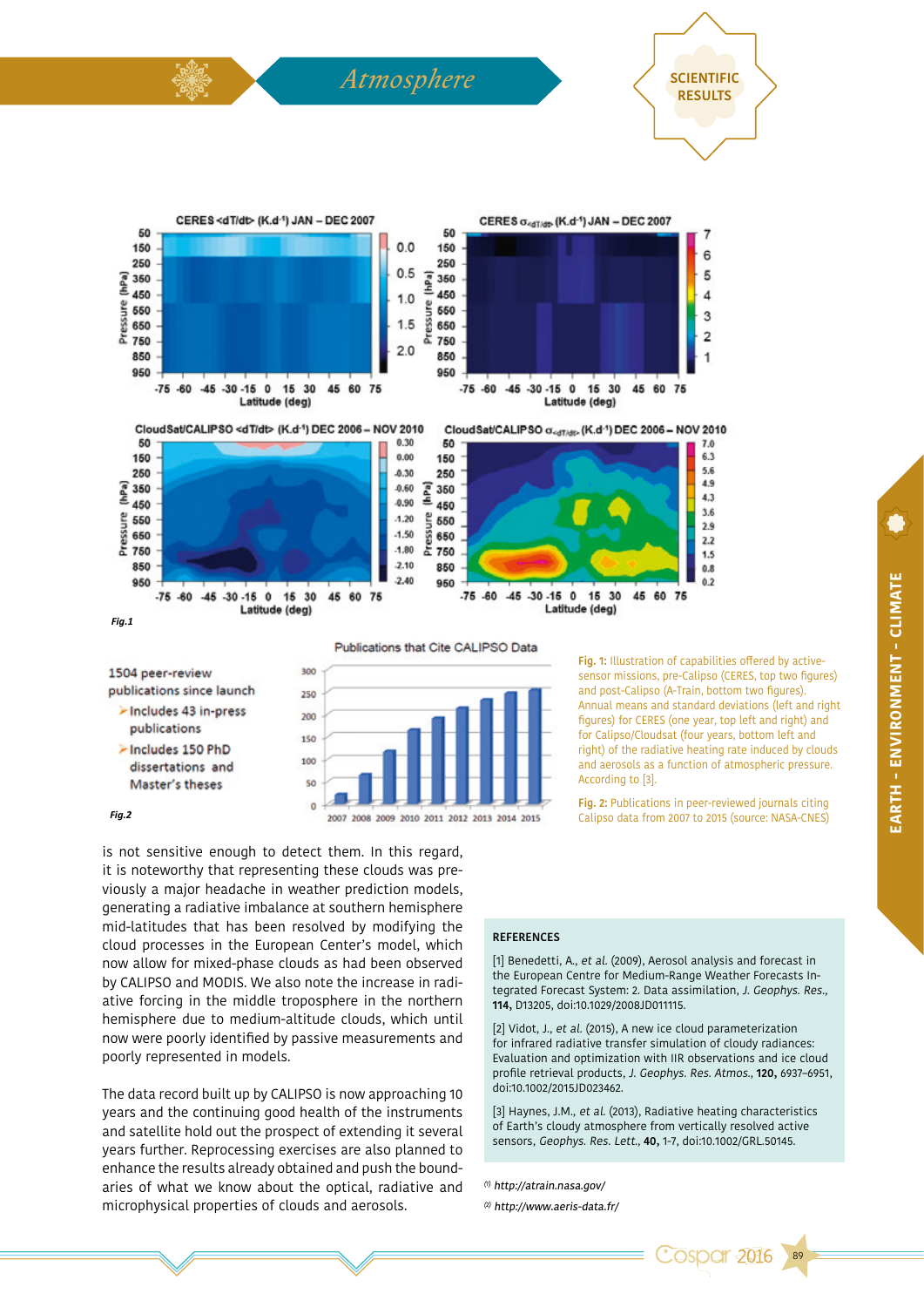# **- ENVIRONMENT - CLIMATE**

- C. Crevoisier<sup>1</sup>, C. Clerbaux<sup>2</sup>, O. Vandermarcq<sup>3</sup>, C. Deniel<sup>4</sup>
- 1 Laboratoire de Météorologie Dynamique, CNRS, Ecole Polytechnique, Université Pierre et Marie Curie, ENS Paris, Ecole des Ponts Paristech.
- <sup>2</sup> Laboratoire Atmosphères, Milieux, Observations Spatiales, CNRS, Université Pierre et Marie Curie, Université Versailles Saint-Quentin.
- 3 CNES, 18 avenue Edouard Belin, 31401 Toulouse, France.
- 4 CNES, 2 place Maurice Quentin, 75039 Paris, France.

# *Atmosphere*

### IASI mission helping to study climate and atmospheric pollution

IASI is an infrared atmospheric sounding interferometer dedicated to improving knowledge and services in at least three areas. While it is primarily working for weather services that assimilate IASI radiance data to improve their forecasts, it is also playing a key role fulfilling the needs of scientists researching atmospheric chemistry and climate. In particular, IASI measurements are used to monitor changes in atmospheric composition (gases and particles), notably greenhouse gases like carbon dioxide (CO<sub>2</sub>) and methane (CH<sub>4</sub>) in the troposphere, as well as components responsible for pollution like carbon monoxide (CO).

Through a joint program led by Eumetsat and CNES, a first IASI instrument was launched in October 2006 on the METOP-A satellite, a second on METOP-B in September 2012 and a third is set to launch in late 2018 on METOP-C. The IASI instrument consists of a Fourier transform spectrometer that sounds the atmosphere at nadir — scanning across track to provide global coverage — in the thermal infrared portion of the spectrum. Data are available for delivery through the ground segment about two hours after each satellite pass. This mission is therefore a key element of operational weather forecasting and for the study of atmospheric composition and real-time applications (e.g. for the European Union's Copernicus program). With the IASI-NG (New Generation) instruments scheduled to come on stream in 2021 and extend service for another 21 years, long-term data continuity is assured and scientists will be able to draw on a long record of consistent measurements vital for assessing climate trends.

Thanks to CNES's support in designing and building the IASI instrument, French research laboratories have developed a broad spectrum of expertise in studying gas and particles, spanning development of dedicated radiative transfer codes, inversion algorithms used to calculate concentrations from measured spectra, assimilation of observations in atmospheric models, and validation of measurements. Their efforts are focusing on variations in atmospheric composition at different spatial (local and global) and temporal scales (daily, seasonal and annual)

and are also improving characterization of ground emission sources and helping to monitor short-term (pollution) and long-term (climate) variations.

Moreover, in combining data with those from the METOP-A and METOP-B satellites, which are in the same orbit trailing 45 minutes behind one another, and by delivering data in near-real time, the IASI mission has also shown great potential for tracking exceptional events like large wildfires, peak pollution episodes and volcano plumes.

#### **Atmospheric carbon monoxide pollution**

2015 was an exceptional year due to a particularly strong El Niño episode. The map (Fig. 1) compares distributions of carbon monoxide (CO) measured by IASI in early November 2015 (an El Niño year) and over the same period in 2014 (a normal year). This phenomenon created exceptional drought conditions that fueled the wildfires raging in Indonesia, Borneo and Sumatra at this time of the year. As a tracer of incomplete combustion of wildfires, CO can be used to track the drift of plumes blown by the wind and their regional distribution.

Carbon monoxide (CO) and ozone (O $_{3}$ ) data from IASI are available on the website of the AERIS/ETHER<sup>(1)</sup> data center, where daily and monthly maps of daytime and nighttime IASI CO data can also be viewed. These data are also continuously assimilated by the European Centre for Medium-